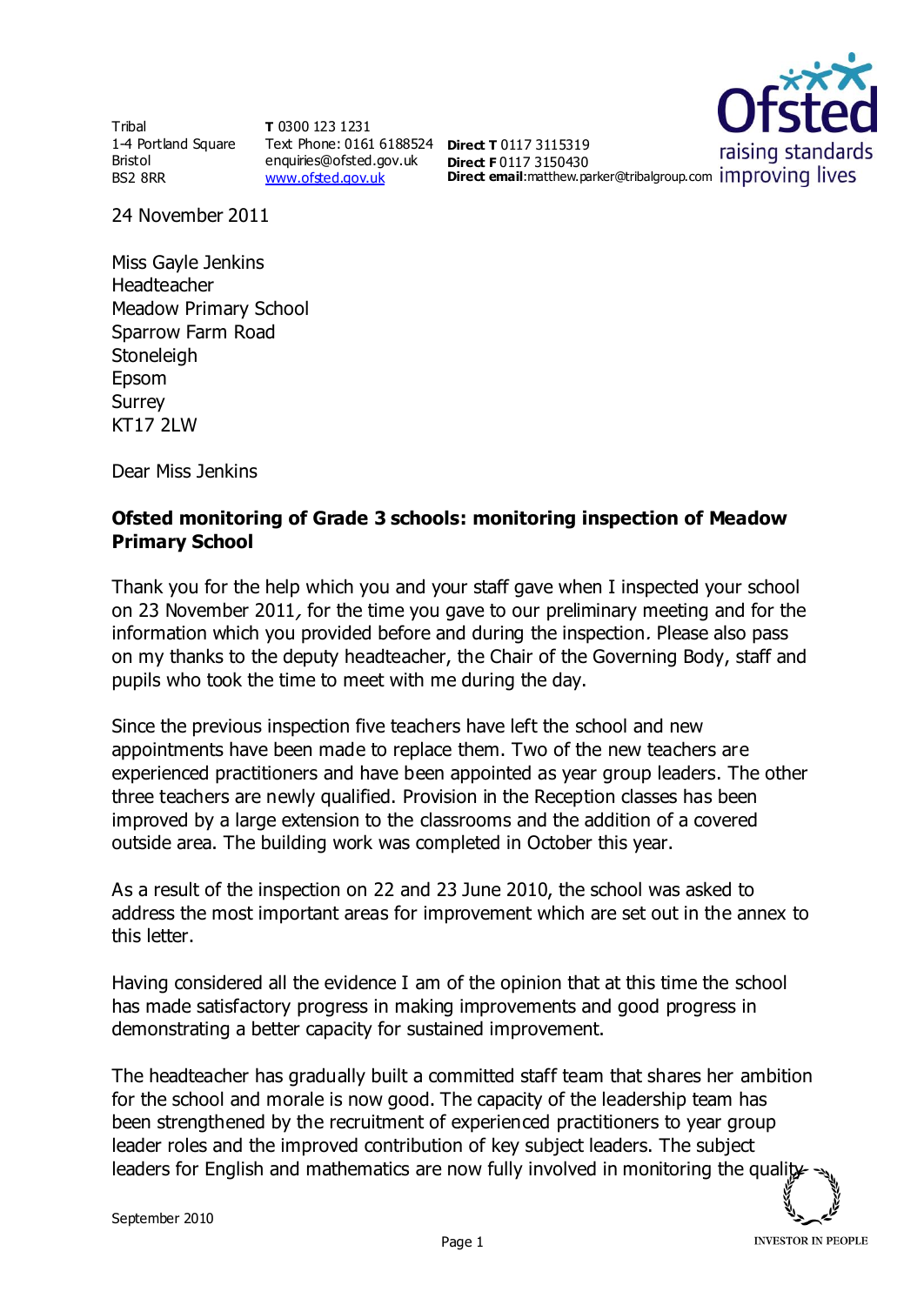

of provision in their subject areas, and have introduced significant changes to the way English and mathematics are taught in the school. School leaders have continued to refine assessment and tracking systems and they monitor the progress of all groups of pupils rigorously. They identify any pupils at risk of underachievement and ensure that their needs are met. School leaders now use effective mechanisms to monitor the quality of teaching and learning and teachers say they are given good support to improve their practice. The governing body has a high profile in the school and is increasingly involved in monitoring its work. Consequently, governors have a good understanding of the school's strengths and weaknesses. Self-evaluation is rigorous and informs school development planning. For example, the school identified that many children in the Reception year did not have sufficient understanding of the letters of the alphabet and the sounds they make. Senior leaders introduced a systematic teaching programme to address the issue and this led to significant improvement in outcomes for children in 2011. School leaders are becoming more self-critical in comparing the school's performance with national and local authority benchmarks. The accuracy of selfevaluation, the improved contribution of the wider leadership team and the clear determination to continue to develop and make progress mean that the school is demonstrating a better capacity for sustained improvement.

The national test results for Year 6 in 2011 show that the percentage of pupils achieving Level 4 or above in English and mathematics was broadly average, but the overall progress made by pupils in Year 6 was significantly below average. The school attributes this apparent underachievement to inaccuracies in the teachers' assessments that were made when the pupils were in Year 2. School leaders have worked hard since the amalgamation and opening of the new school in 2008 to increase the reliability of teachers' assessments and are now confident that all teachers are able to make accurate judgements about the progress their pupils are making. Pupils' current work and the school's assessments show that rates of progress are improving steadily across the school and that all pupils are making at least satisfactory progress in reading, writing and mathematics. School leaders are continuing their drive to secure consistently good rates of progress.

The quality of learning observed during the inspection confirms the school's view that the pace of learning in lessons is improving and the proportion of good teaching is growing. However, school leaders are aware that teaching and learning are not yet consistently good in all classes and in all subjects. Most teachers in Key Stages 1 and 2 are making better use of information provided by pupil tracking systems to tailor activities in lessons so that they meet the needs of all pupils and provide greater challenge. The local authority is providing training for staff in the Reception classes to help them improve their planning and make best use of the new classroom and outdoor space. There is a better balance of teacher talk and pupils' independent working in most lessons across the school. For example, in an introduction to a design and technology lesson, pupils engaged enthusiastically in paired discussion about the merits of different designs for litter bins and the teacher then invited them to share their ideas with the rest of the class. Pupils say they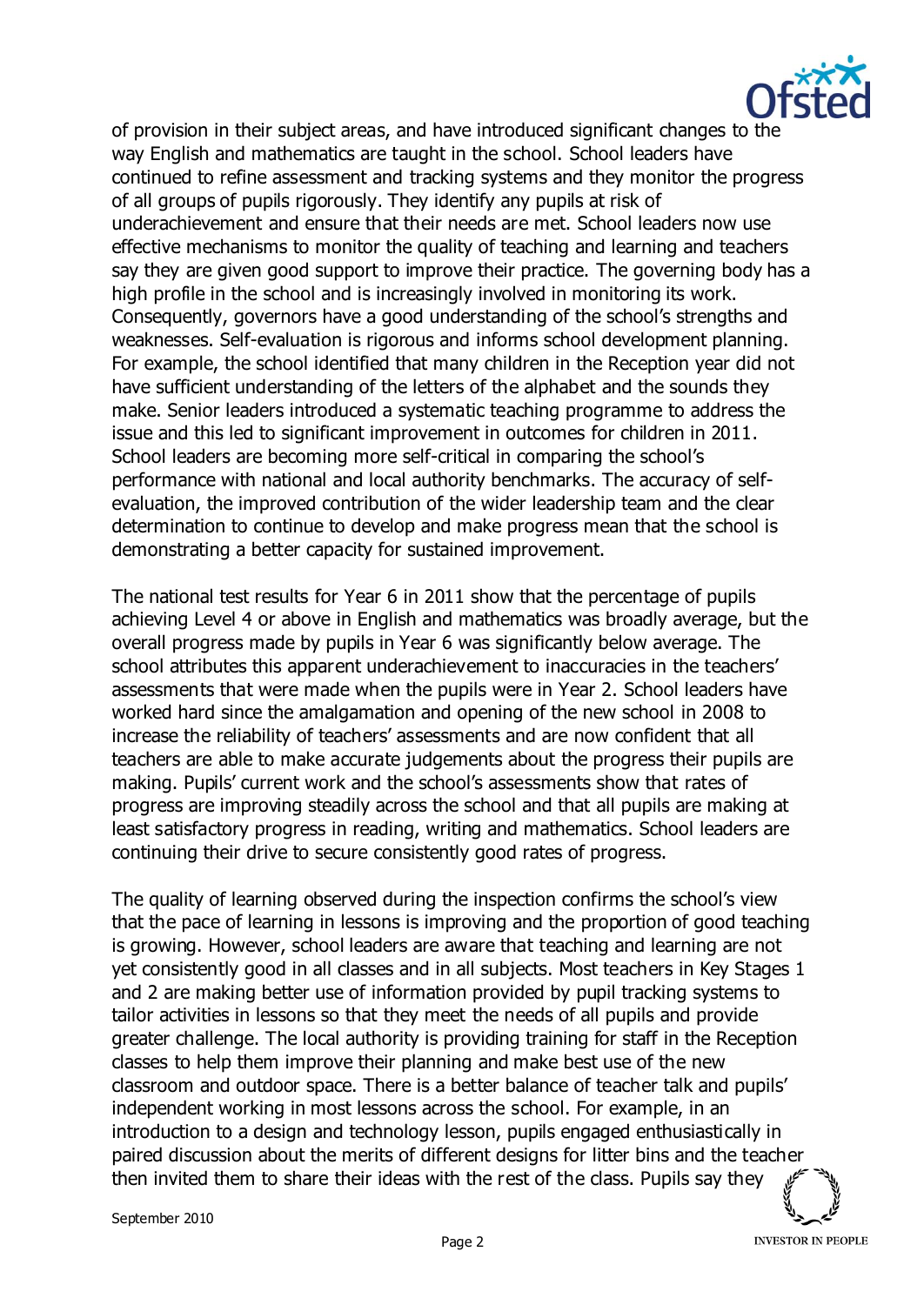

enjoy their lessons and this is evident in their good behaviour. All classrooms have 'learning journey' wall displays that support pupils' current learning in mathematics and English. Teachers mark pupils' books regularly and inform them about how they could improve their work. Older pupils are involved in assessing their progress in lessons. Pupils know and understand their targets and value the information they receive about their progress.

The school has worked closely with the local authority since its previous inspection and has made particularly good use of support to build the capacity of middle leaders in the school. There are well-established links with other schools in the locality.

I hope that you have found the inspection helpful in promoting improvement in your school. This letter will be posted on the Ofsted website.

Yours sincerely

Melanie Knowles

## **Her Majesty's Inspector**